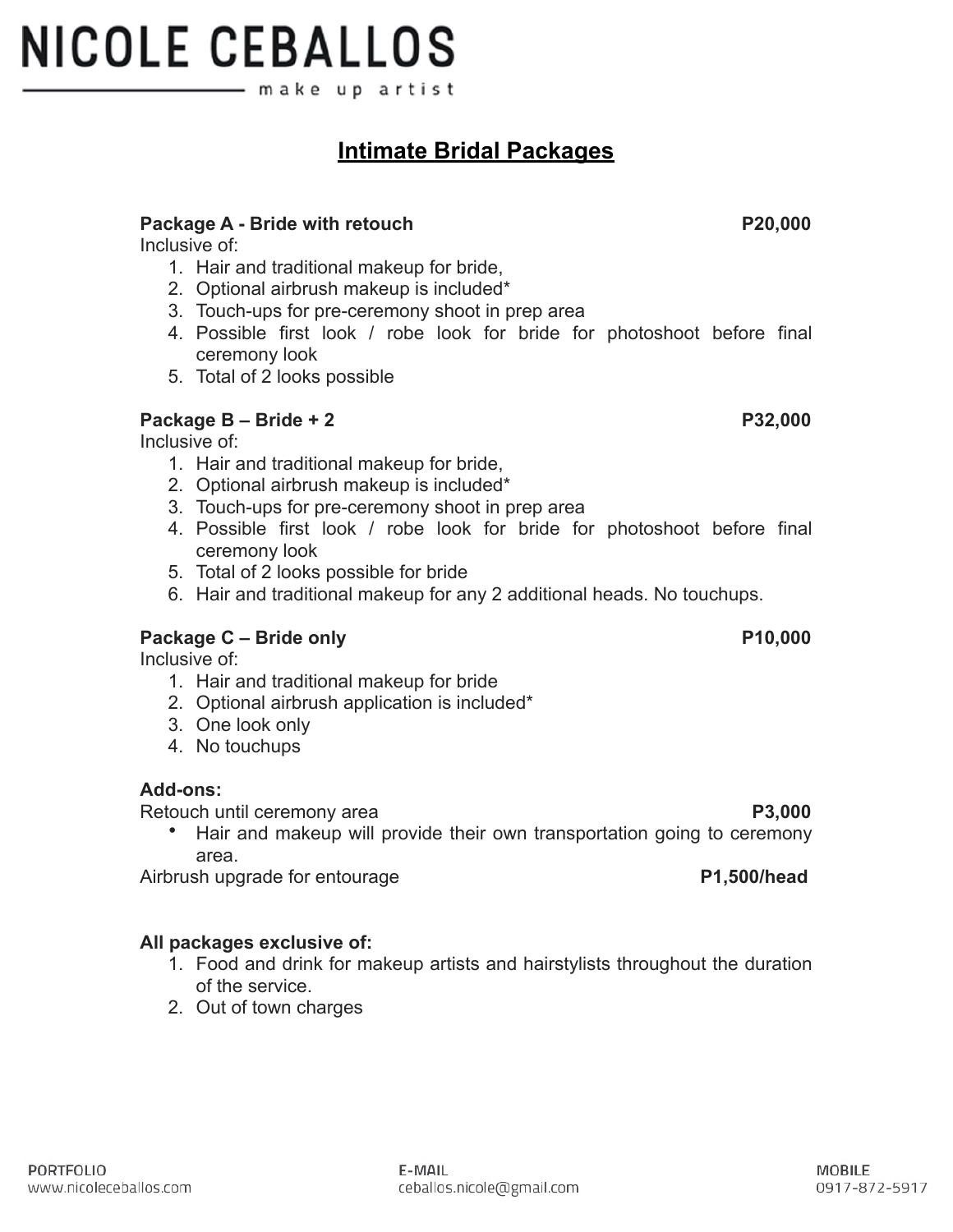# **NICOLE CEBALLOS** make up artist

## **Regular Bridal Packages**

#### Package A - Bride + 2 heads **P42,000**

Inclusive of:

- 1. Hair and traditional with airbrush\* makeup for bride,
- 2. Touch-ups for pre-church wedding shoot in prep area,
- 3. 2nd look for either post-ceremony photoshoot OR pre-reception for bride only.
- 4. Hair and traditional makeup for any two additional heads. No touchups.
- 5. Traditional grooming, touchups for pre-church wedding shoot in prep area if same location as bride, and pre-reception for groom.
- 6. **Optional:** Airbrush makeup for additional heads **+P1,500/head**

### **Package B - Bride Only P25,000**

Inclusive of:

- 1. Hair and traditional with airbrush\* makeup for bride,
- 2. Touch-ups for pre-church wedding shoot in prep area,

E-MAIL

ceballos.nicole@gmail.com

- 3. 2nd look for either post-ceremony photoshoot OR pre-reception for bride only.
- 4. Traditional grooming, touchups for pre-church wedding shoot in prep area and pre-reception for groom.

#### **Add-ons:**

Airbrush upgrade for entourage **P1,500/head**

#### **All packages exclusive of:**

- 1. Food and drink for makeup artists and hairstylists throughout the duration of the service.
- 2. Out of town charges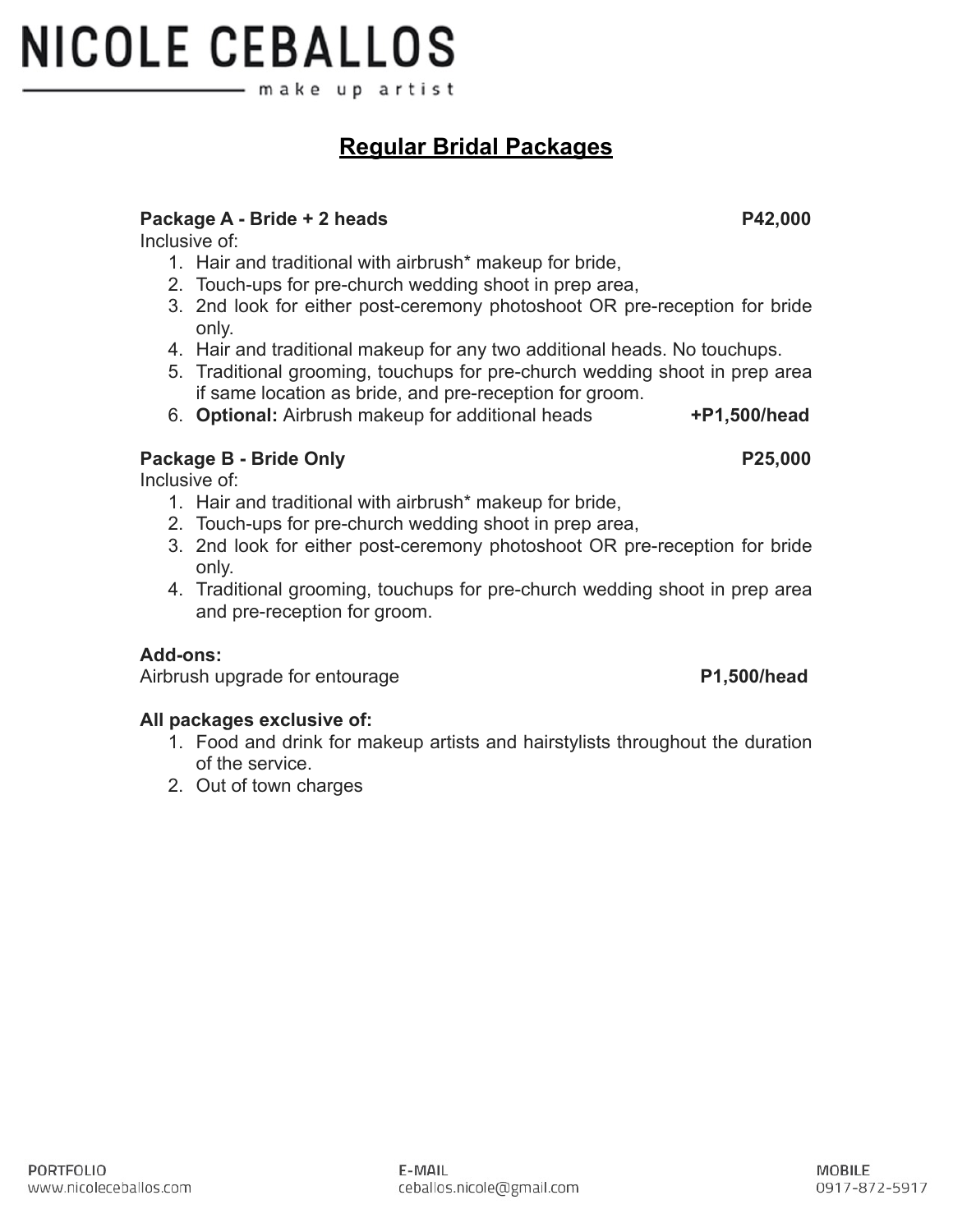#### **Additional charges:**

layouts/6 hours shoot time,

**Inclusive of:**

### **Inclusive of:**

#### **Additional charges:**

1. Optional: Airbrush makeup **+P1,500/head**

# **NICOLE CEBALLOS** – make upartist

## **Pre-Nup Packages**

1. Hair and traditional makeup for bride-to-be, unlimited touch-ups up to 3

# 2. Up to 2 change looks (total of 3 looks) 3. Spot concealing and powder for groom-to-be. 1. Additional layouts or number of shooting hours **P2,000/layout/hour** 2. Optional: Airbrush makeup **+P1,500/head Exclusive of:** 1. Food and drink for makeup artist and hairstylist throughout the duration of the service. 2. Out-of-town fees Package B Package B P8,000 1. One-time hair and traditional makeup for bride-to-be.

Package A **Package A** P25,000